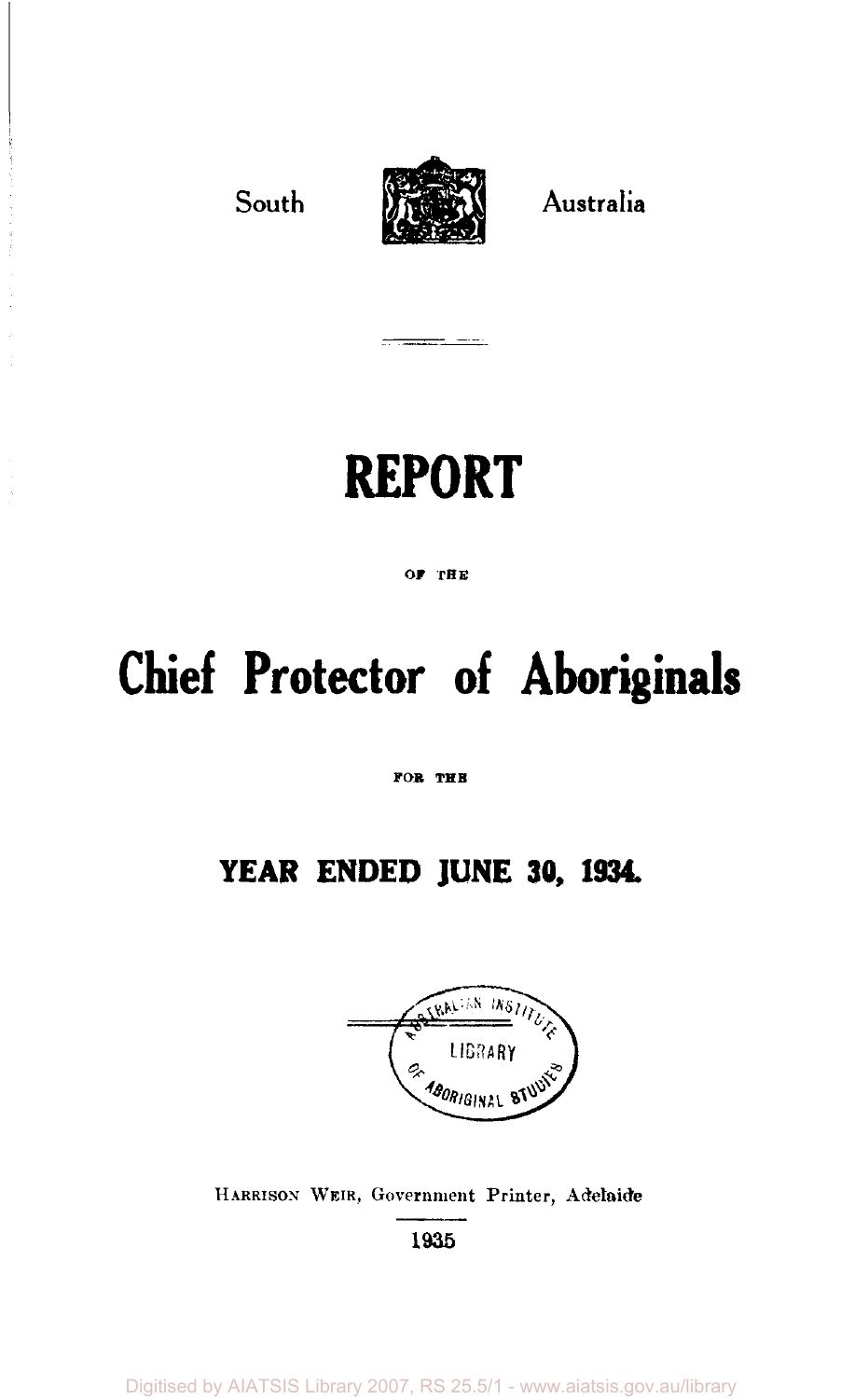**REPORT. - 7 JAN 1963**  448 

Aboriginals Department, Adelaide, October 1st, 1934. To the Hon. Commissioner of Public Works, Adelaide.

Sir—I have the honour to submit for your information my report on the work of the Aboriginals Department for the year ended June 30th, 1934.

Owing to the continued unemployment problem, very few natives were able to maintain themselves and of necessity they had to be maintained by the Department either by employing them at Point Pearce and Point McLeay Stations or in other districts by providing them with rations.

Point Pearce and Point McLeay are practically half-caste communities. At Point Pearce there are only five full-blooded natives in a population of 343 and at Point McLeay the numbers are 25 full-bloods to 328 half-castes.

Both communities are increasing annually.

The population of Point Pearce, when taken over by the Government in 1916 was stated to be 27 full-bloods and 162 half-castes and on June 30th, 1934, five full-bloods and 338 half-castes so that in 18 years the half-caste population of this Station has more than doubled itself while the full-bloods have steadily decreased.

A similar comparison cannot be made regarding Point McLeay because the population figures recorded in earlier years included all natives between Wellington and Meningie who were to some extent dependent on the Station, but reported births and deaths of half-castes at the Station during the past 10 years show that there has been an excess of 70 births over deaths for that period.

Here also the full-bloods are gradually disappearing.

As this increase is cumulative it will readily be seen what the problem will develop into within the next 10 or 15 years unless some means are devised to make these people self supporting.

The position is specially difficult at the present time when employment cannot be found for such large numbers of the white population.

The usual ration depots have been maintained and medical attention supplied to the natives when necessary, serious cases of sickness being removed to Public Hospitals.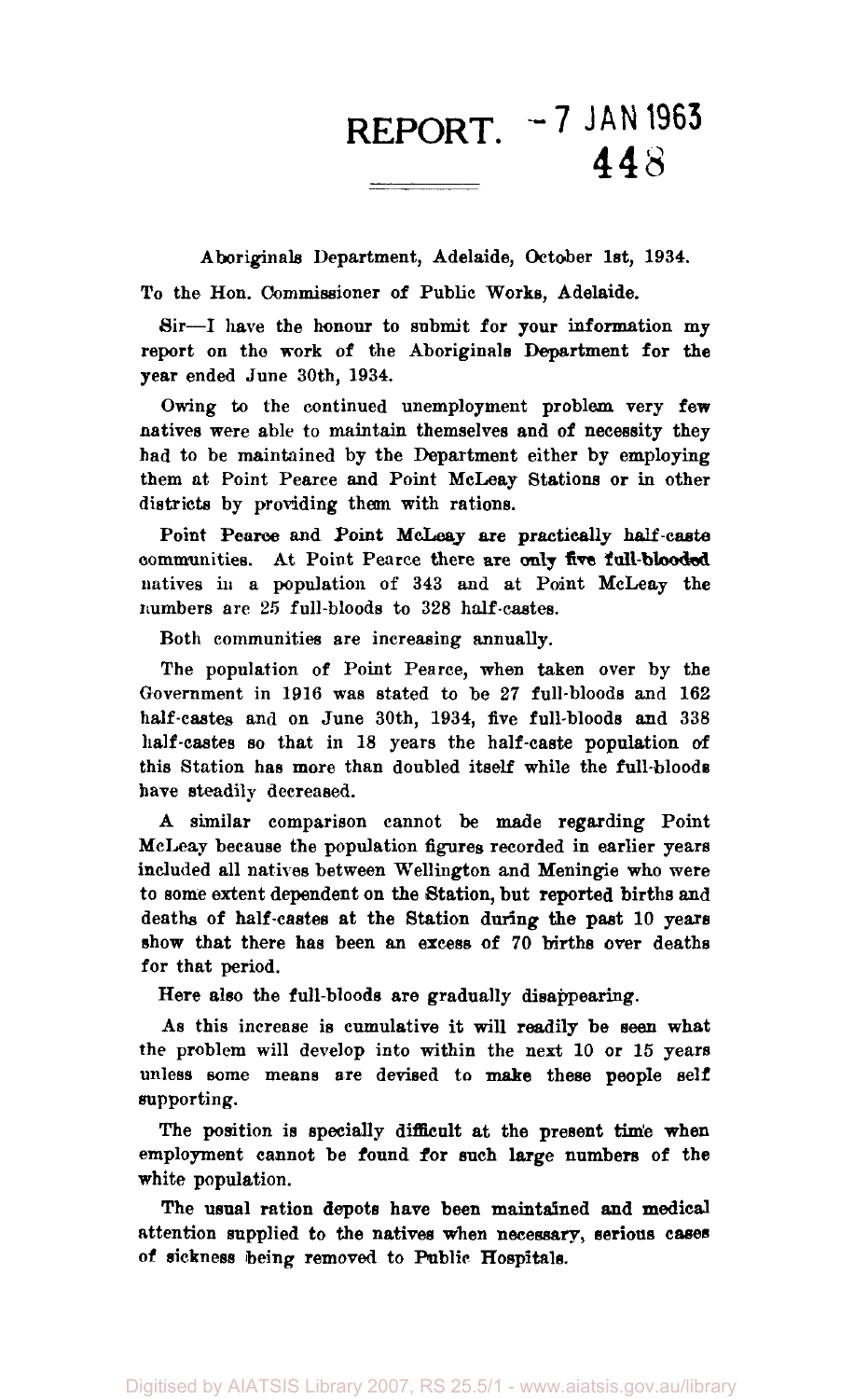The natives who congregate at Stations along the East-West Railway line have proved a problem, but during the year, Miss Anna Lock, representing the United Aborigines Mission went to the Ooldea Soaks which are about four miles from the railway siding and commenced a mission work there.

It was decided to close the ration depot at Tarcoola and to forward the stores to Miss Lock to issue at her mission camp in the hope that she would be able to improve the condition of the natives and prevent them from congregating at the sidings along the railway route. It is too soon to judge whether this move will be advantageous, but reports received from the Police Officer at Tarcoola who has visited Ooldea several ti since Miss Lock commenced her work there show that the condition of the natives has improved considerably.

The United Aborigines Mission are also working among the natives at Swan Reach, Oodnadatta and Nepabunna, about 40 miles east of Copley.

In my last report I mentioned that I had recommended that approximately 20 square miles of country at Nepabunna be proclaimed an aboriginal reserve. The present lessee of this country does not now feel disposed to surrender this area although he is willing to allow the natives to use it and camp there. His reason for not wishing to surrender the land for proclamation as a reserve is that he feels he will have a better control over the indiscriminate breeding of dogs, donkeys and vermin if he still retains the area in his lease, but he does not wish to interfere in any way with the occupancy of the land by the natives providing they behave themselves and control their dogs and donkeys which otherwise are a menace to his stock and the remainder of his country.

Mr. Geo. Aiston, of Mulka, Protector of Aboriginals for the Newcastle District (Far North-East) reports that there is very little change in the condition of the Aborigines in that district.

The numbers remain about the same, but the long continued drought has made it necessary to issue rations to all.

There has been no serious sickness excepting two longstanding cases of venereal complaint, but during the cold weather there has been an epidemic of colds of a rather bad type, but the patients are all recovering.

Mr. Aiston recently travelled from Mulka to Goyders Lagoon, approximately 120 miles further north, but except for a few aboriginals and half-castes at Mirra Mitta he did not see a single native nor the traces of any. He describes the whole of this area as a scene of desolation with practically no wild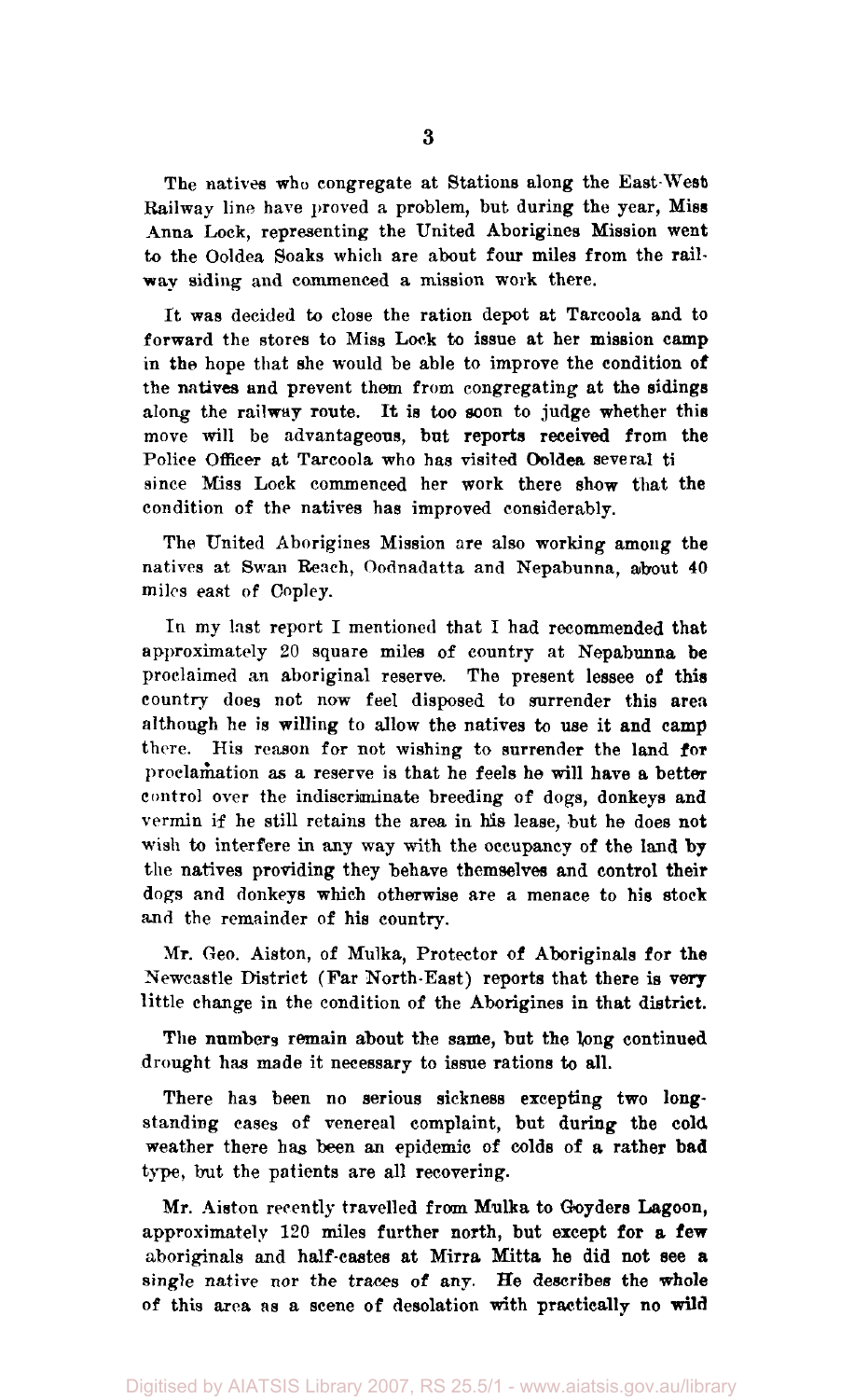life and states that unless seasons improve no one will be able to carry on much longer. He considers that if they had good rains every aboriginal in the district would be able to find employment because of the difficulty in getting white men to stay there.

Police Inspector, P. A. Giles of Port Augusta, who for many years acted as an *ex officio* Protector of Aboriginals in the northern and western portions of the State was recently transferred to Adelaide and his position was filled by Inspector C. P. Parsonage.

He reports that there was only one serious offence by an aboriginal in his district reported during the year, that being a case west of Oodnadatta where a white man was speared. The native was also injured in this affray and had to be taken to Adelaide for treatment. Subsequently the charge of maliciously wounding brought against the native was withdrawn.

Seventeen aboriginals were convicted for breaches of the Licensing Act and two white persons were convicted for supplying liquor to aboriginals. Two persons were charged with wandering with aboriginals, but the cases were dismissed.

#### ABORIGINAL POPULATION.

From particulars supplied annually by police officers and owners and managers of farms and stations the Acting Government Statist has given the following information regarding the aboriginal popluation of this State.

Total as about June 30th, 1934, 3,509 as compared with 3,579 at the same date last year.

|                                                                                 | Full-bloods.            |                       |                         | Half castes.<br>Total.  |                          |                          |                            |
|---------------------------------------------------------------------------------|-------------------------|-----------------------|-------------------------|-------------------------|--------------------------|--------------------------|----------------------------|
|                                                                                 | M.                      | F.                    | М.                      | F.                      | M.                       | F.                       | Total.                     |
| Nomadic<br>In regular employment.<br>At Mission Stations<br>Other<br>. <b>.</b> | 563<br>254<br>40<br>135 | 528<br>93<br>37<br>90 | 295<br>301<br>259<br>91 | 281<br>56<br>372<br>114 | 858<br>555<br>299<br>226 | 809<br>149<br>409<br>204 | 1.667<br>704<br>708<br>430 |
| Grand total<br>$\ldots$ .                                                       | 992                     | 748                   | 946                     | 823                     | 1.938                    | 1,571                    | 3.509                      |
| Adults<br>$Children \ldots \ldots \ldots$                                       | 784<br>208              | 581<br>167            | 628<br>318              | 499<br>324              | 1.412<br>526             | 1.080<br>491             | 2.492<br>1.017             |
| Total $\ldots$                                                                  | 992                     | 748                   | 946                     | 823                     | 1,938                    | 1.571                    | 3.509                      |

The classification of recorded aboriginals in June, 1934, is given as follows:—

The 3,509 recorded aboriginals are divided into two main classes—those living in the wild estate (nomadic),  $1,667$  (47 $\frac{1}{2}$ ) per cent.) ; and those living at mission stations and on stations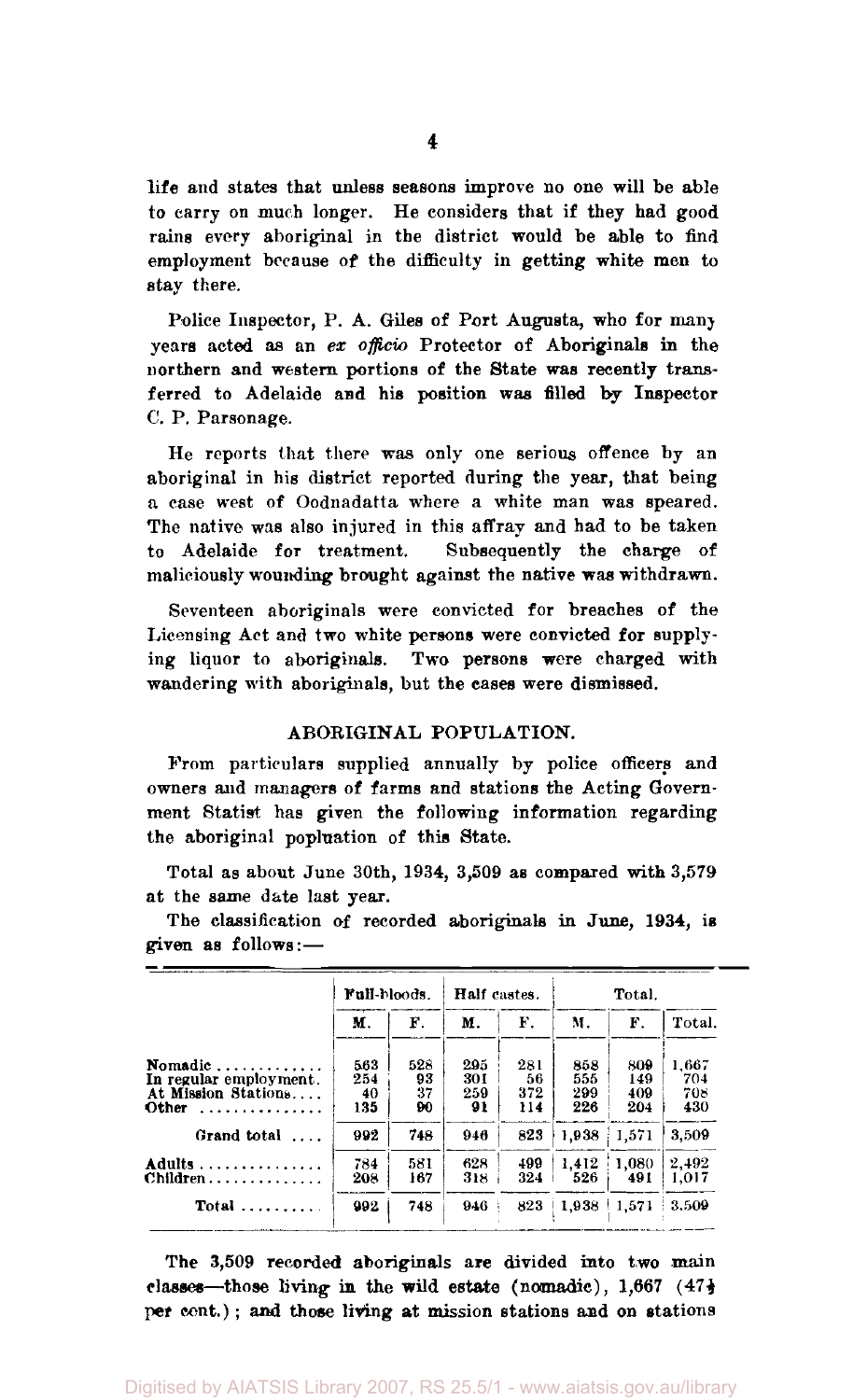and farms,  $1,842$  ( $52\frac{1}{2}$  per cent.). Of the latter 704 were in regular employment and 708 were at mission stations, but not in regular employment, and 430 were described as dependents of those employed outside of mission stations or not working.

*Full-bloods* numbered 1,740 or 49<sup>1</sup> per cent, of the total, divided thus—Adults, 1,365; children, 375.

*Half-castes* (and lesser castes) numbered 1,769 (50<sup>1</sup> per cent.)—Adults, 1,127; children, 642.

*At Mission Stations.*—The number 708 shown under this heading excludes 169 returned as regularly employed. Thus in the three Mission Stations, Point Pearce, Koonibba and Point McLeay there were 877 aboriginals.

*Employed.*—Of the grand total, 3,509, 704 were returned as regularly employed. Excluding the 169 employed at mission, stations there would be 535 employed chiefly on stations and farms.

The births and deaths at Point McLeay and Point Pearce Aboriginal Stations and the Koonibba Mission Station for the year 1933-34 were reported as follows:—

Point *McLeay Station.*—Births, 11 half-castes; deaths, 1 full-blood, 7 half-castes.

*Point Pearce Station.*—Births, 18 half-castes; deaths, 6 halfcastes.

*Koonibba Mission.*—Births, 3 full-bloods, 6 half-castes; deaths, 2 full-bloods, 2 half-castes.

#### POINT McLEAY STATION.

The Superintendent, Mr. A. L. Payne, reports that the number of natives living on the Station has increased not only by an excess of births over deaths, but also by the influx of natives from the surrounding country. These people being unable to find employment are returning to the Station where better conditions are available to them.

The health of the community has not been up to standard and a number of cases which could not be satisfactorily treated at the Station had to be removed to the Adelaide Hospital.

The Superintendent says that the behaviour of some of the natives has not been so good as could be desired and he has been given much work and concern in settling disputes, chiefly amongst the young people.

Two new two-roomed cottages have been built and repairs and additions made to many of the old cottages. Additional accommodation is still very necessary to overcome the crowded conditions in some of the homes and he recommends the erection of shelters with iron roof and bag sides. He considers that the overcrowding could be overcome far quicker by erecting this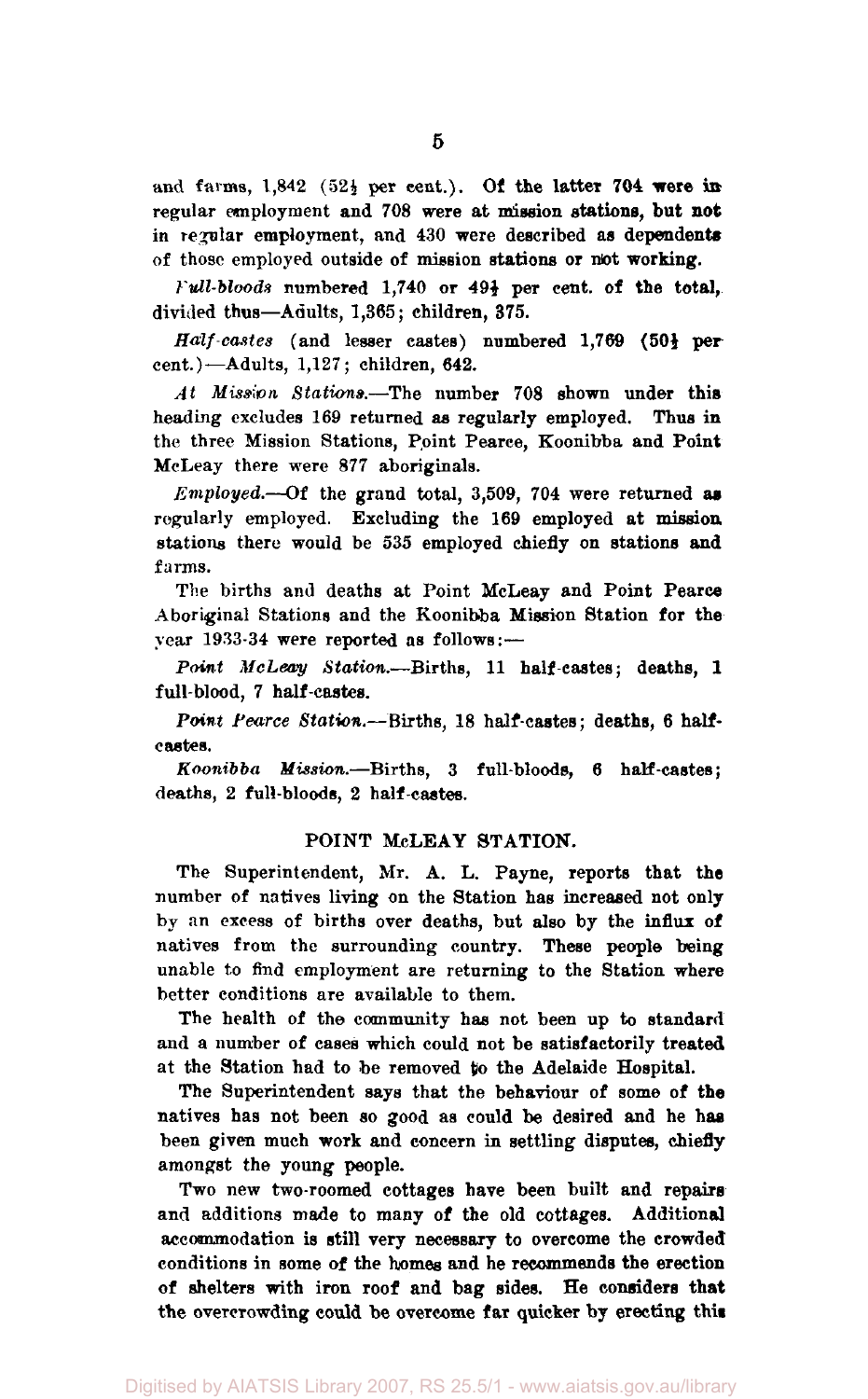type of shelter, that it would be more to the liking of the native and that they would be healthier than if housed in stone cottages which they keep closed against the admission of fresh air especially during the hours of sleep.

The Station dairy has shown an improvement during the year, an average of 55 cows have been milked as compared with 45 during the previous year and the tests showed the yield of butterfat per cow during June, 1934, to be 13.701bs. as compared with 7.141bs. during June 1933.

Two new bulls of good milking strain have been purchased and it is hoped that by systematic culling of the poorer quality cows that further improvement will result.

About 180 tons of silage was placed in pits last spring and this has been fed to the cattle throughout the dry period of the year with good results.

287 acres of land adjoining the dairy was purchased in March 1934, and this also proved a decided asset during the dry season we have experienced.

Last season, in addition to the 180 tons of ensilage preserved in pits, 180 tons of oaten hay and 30 tons of clover hay were stacked and 110 bags of barley were produced for pig feed.

About  $1<sup>3</sup>$  miles of new fencing-was erected, most of which was to replace the prickly pear hedges which are being grubbed out to assist in keeping down rabbits which they harbour. There are only about 20 chains of prickly pear now standing.

Babbits have not been so numerous this year although it has been necessary to keep two men continuously trapping in addition to adopting other means of destroying them.

The supply of sufficient firewood is still an expensive item as it all has to be purchased and is supplied to the natives free. The contract which was let in September last year for 500 tons was satisfactorily completed, but this quantity did not meet the requirements for a full year.

Sister M. M. Lenton has had a busy time at the Station Hospital and dispensary throughout the year and has been efficient in carrying out her duties.

Doctor J. K. Cornish of Tailem Bend has continued as Medical Officer and has visited the Station when necessary besides attending to natives at Wellington and Tailem Bend. Natives from the Coorong and surrounding districts usually make for the Station in times of sickness.

The work done by the children attending the school is favourably commented on by all who visit the Station and the headmaster, Mr. W. T. Lawrie, is to be complimented upon the standard attained.

The number of children attending the school is increasing annually and arrangements will have to be made for more accommodation.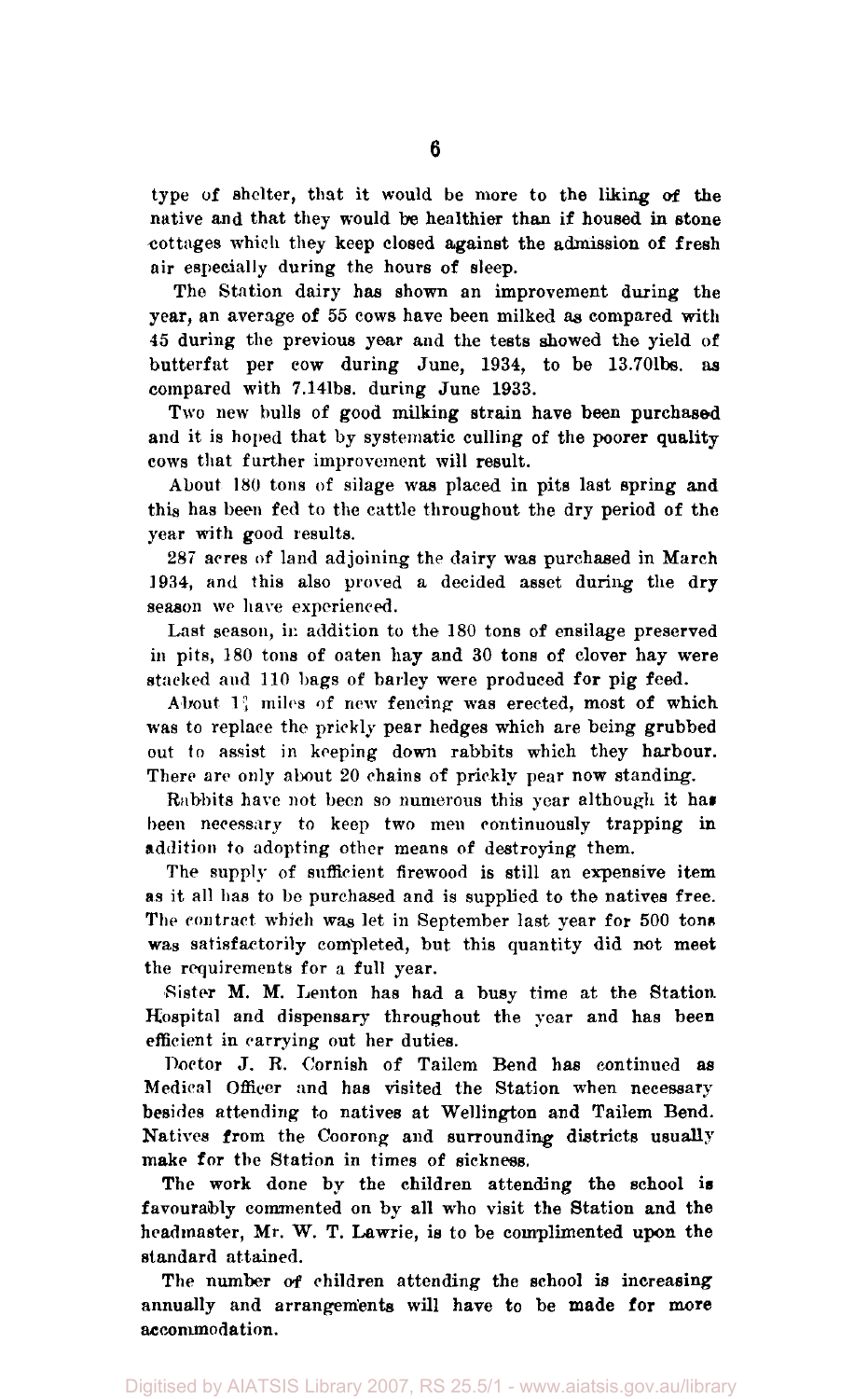Regular religious and social services are held by the Rev. H. Milne the resident Missioner appointed by the Parkin Mission and in this work he is assisted by the other officers and their wives, native helpers and visiting ministers.

The Aborigines' Friends' Association still continued their interest in the Station by donating £50 per annum towards the salary of the resident nurse.

Mr. R. L. Griffiths, District Agricultural Instructor, visits the Station periodically to confer with the Superintendent and advise on technical matters in connection with the agricultural operations.

The livestock on the Station on June 30th, 1934, were:-146 cattle, 29 horses, 536 sheep, 68 pigs; and 441 sheep, 5 cattle and 18 pigs were butchered to supply meat for the residents.

#### POINT PEARCE STATION.

The following information is taken from a comprehensive report supplied by the Superintendent.

The general health of the community during the past year has only been fair and Sister E. K. Bray has had a busy time especially during epidemics of influenza and measles. There were 3,447 visits to the dispensary and the Sister made 1,851 visits to native patients in their own cottages. Doctor C. G*.*  Wells of Maitland, who is the Medical Officer visited the Station on 53 occasions.

Several cases needing surgical attention were sent to the Wallaroo Hospital while others needing special treatment were, on the Doctor's recommendation, sent to Adelaide.

Sister Bray is very conscientious in carrying out her duties and does not spare herself when assistance is needed.

The number of children on the school roll is still increasing, but the headmaster, Mr. B. J. Grewar, has difficulty in getting regular attendance of all scholars.

The Anglican and Methodist Churches carry on the religious work of the Station and hold regular services while the Salvation Army and the Lutheran Pastor hold occasional services.

The Sunday School work is conducted by two of the native residents, Walter Hughes and Harold Kropinyeri.

A considerable amount of building has been done and improvements effected during the year.

Three new two-roomed cottages have been erected and additions made to four other cottages. Quite a number of the older cottages have been renovated and painted.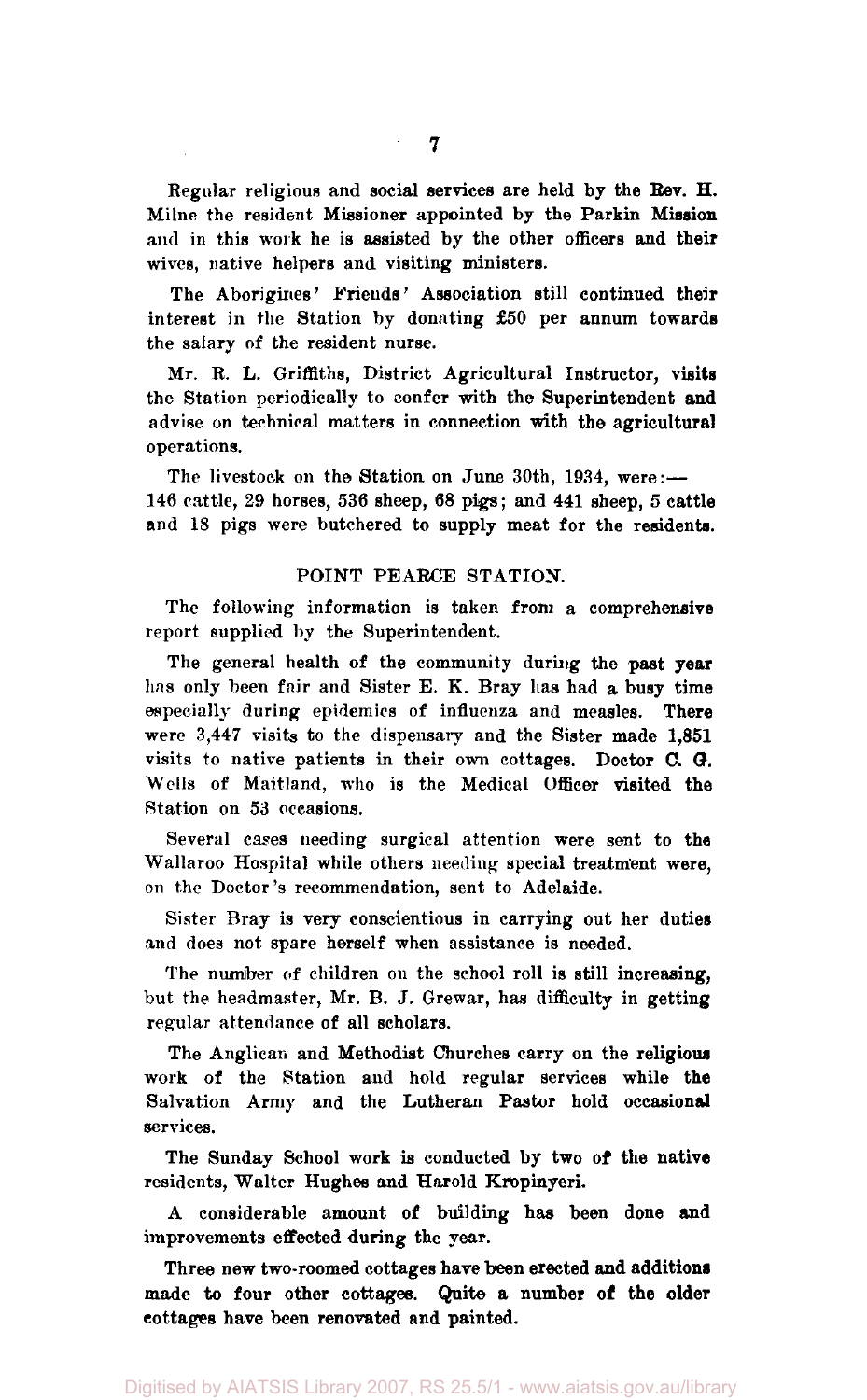The cottages on Wardang Island have also been renovated and the sheep yards and wool shed tarred and painted. John Milera, a half-caste who has been on the Station for very many years has been in charge of the work on the Island and has done his work very creditably.

Further improvements on the mainland are the renovation and additions to the sheep yards, new floors in the stable and harness room. Fences have been repaired and 2 miles of old fencing renewed and between two and three miles of new fencing erected.

The fences on the Island which were in a very bad condition have been repaired, but no new fences erected. It is intended to subdivide the south end of the Island this year so that the sheep may be handled more efficiently. Two sets of double gates were provided along one of the most used tracks and it is hoped to gradually replace old wire gates with good, substantial ones which not only add to the appearance of the Station, but being more easily handled are less likely to be left open.

Owing to the dry, windless weather and our dependence upon windmills much difficulty was experienced in keeping up the water supply for both domestic and stock use. Water had to be drawn by hand for all livestock and at times the residents were very short of drinking water. Unfortunately the floor of the main tank for storing water for the village and stables cracked and about 60,000 gallons of water were lost.

A new concrete bottom was laid in this tank and also in a smaller tank in the centre of the village.

All the underground tanks were emptied and opportunity was taken to clean them out in anticipation of winter rains. There was not sufficient rain to fill the dams last year and it looks as though there will be a similar shortage this year.

It is apparent that some power driven pumping plant will have to be provided to supply sufficient water for future requirements.

Two new wells were opened up and good stock water obtained.

Owing to the water shortage all stock had to be removed from Wardang Island. Several attempts have been made to secure an underground supply on the Island but the only water struck so far has been salt. Another well is now being sunk in the hope of striking a permanent supply of stock water.

The results of the farming operations during the year are as follows: —

Wheat produced on the Station, 17,800bush. Station's share, 12,391bush. Sharefarmer *'s* share, 5,409bush. Total area reaped, 1,672 acres.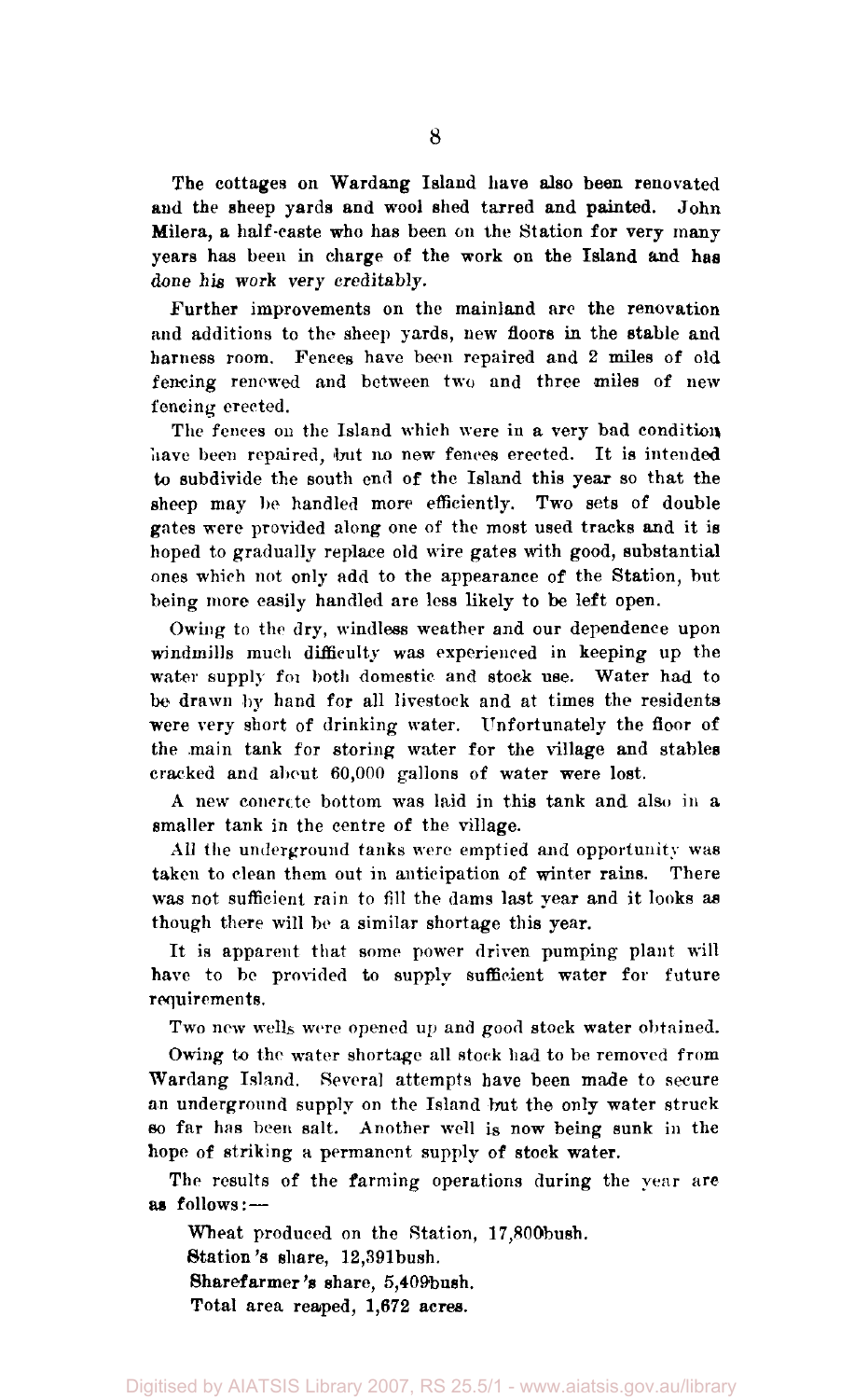Average yield per acre, 10bush. 38lbs. Barley produced on Station, ll,424bush. Sharefarmer's share, 2,208bush. Station's share, 9,216bush. Total area under barley, 804 acres. Average yield per acre, 16bush. 45lbs. Oats produced on Station, 108bush. Hay produced on Station, 158 tons. Ensilage produced on Station, 90 tons.



The wheat and barley crops were only fair owing to hot winds adversely affecting them. All wheat was classed f.a.q., but only 500 bags of the barley produced was classed as B grade, the balance being all C grade. The hay yield was only approximately  $\frac{3}{4}$  of a ton to the acre.

For this season's harvest the natives sowed 890 acres of wheat, 30 acres of oats and 834 acres of barley and white sharefarmers, 8S0 acres of wheat and 740 acres of barley, making the total area under crop 3,374 acres

Sheep have only done fairly well during the year. There has been plenty of feed, but owing to the absence of wind to drive the mills they have at times been forced to travel long distances to water and as previously mentioned all the breeding ewes on the Island had to be transferred to the mainland because of water shortage.

 $2,036$  sheep were shorn on Wardang Island and  $2,376$  on the mainland last year and the clip totalled 121 bales. The top price realised was 173d. and the total proceeds £1,748 4s. 6d. The average cut was 81bs. per sheep and the average price 11.78d. giving an average return of  $7s$ . 10 $\frac{1}{4}d$ , per head inclusive of lambs.

During the year 500  $1\frac{1}{2}$  year-old northern ewes and 10 Koonoona rams were purchased to build up the flock

Lambing has been poor owing to the exceptionally dry winter, the shortage of green feed caused ewes to leave their lambs and those that survived are not in good condition.

The later dropped lambs were a little better, but it is estimated that the percentage will not be more than 40 per cent.

The sheep figures for the year are as follows:—

| Sheep on hand June 30th, 1934  4,996    |  |
|-----------------------------------------|--|
| Births for year, 75/1933; 811/1934  866 |  |
| Deaths for year  358                    |  |
| Butchered , , , ,  731                  |  |
| Purchased       510                     |  |

The percentage of losses during the year, missing, and deaths works out at 6.6 per cent.

Cattle have done well, the milking cows being fed ensilage and occasionally hay.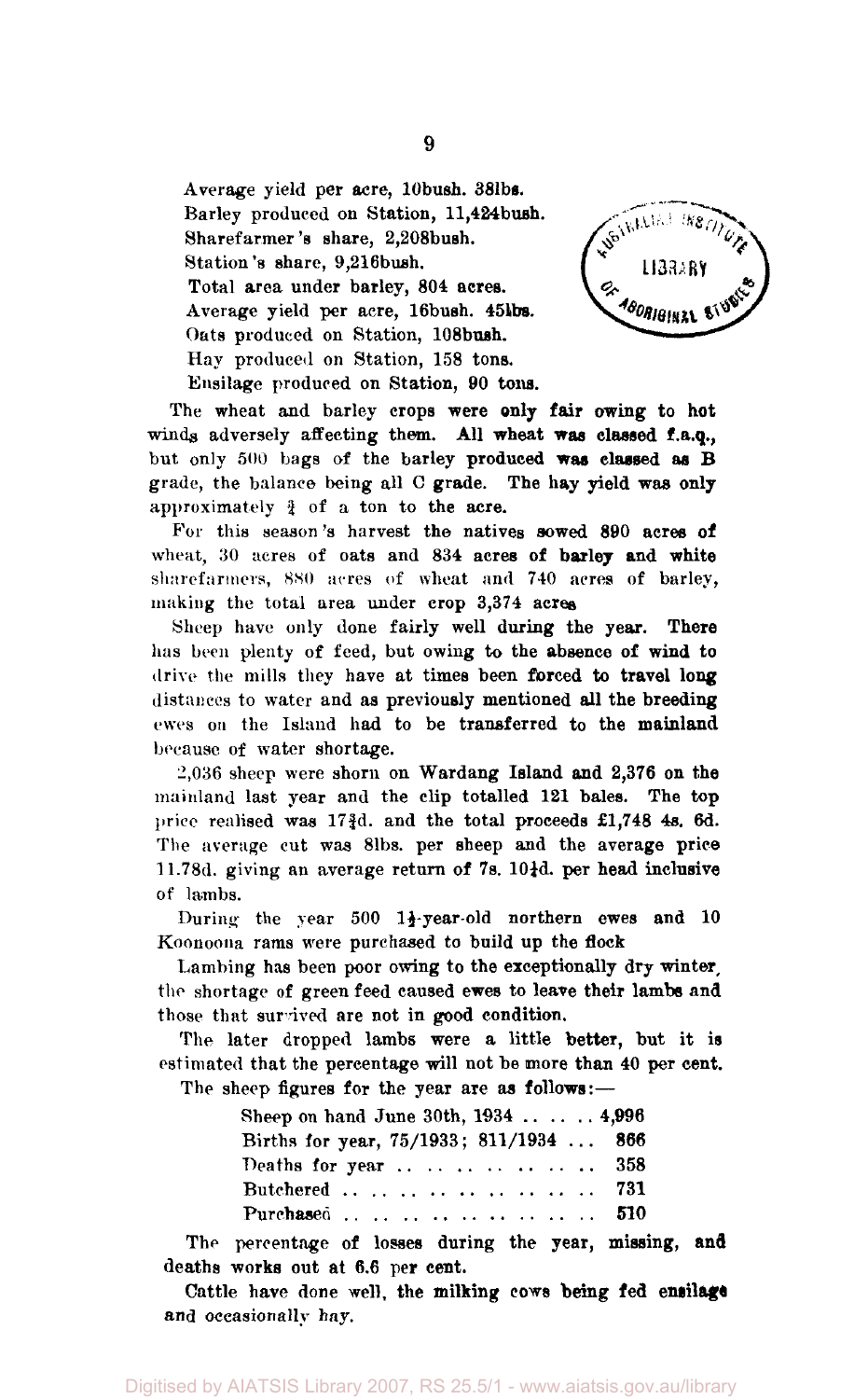An average of 20 cows have been milked daily and the morning milk is distributed amongst the natives. Some of the evening milk is also issued to the sick and infants, the remainder being separated. During the cool weather the cream is made into butter and sold through the Station store, but during the hot months cream is sent to the factory.

The young cattle running on the Station are all in good condition.

During the year a new milking shorthorn bull was purchased to replace the old one which had been on the Station some years and had given good service.

The cattle figures for 1933-34 are:—

| Cattle cn hand June 30th, $1934$ 85                             |  |
|-----------------------------------------------------------------|--|
| Births for year $\ldots$ $\ldots$ $\ldots$ $\ldots$ $\ldots$ 27 |  |
|                                                                 |  |
| Slaughtered  1                                                  |  |
| Deaths 7                                                        |  |

Pigs continue to do well, but unfortunately an epidemic of pneumonia caused the death of 28 young pigs in one month.

The pig yards have been enlarged and further improved to enable better handling.

There has been no difficulty in disposing of surplus pigs as enquiries are continually being received from buyers.

| The pigs on hand June 30th, 1934 numbered . 89 |  |
|------------------------------------------------|--|
|                                                |  |
| $Slaughtered        4$                         |  |
|                                                |  |
|                                                |  |
| Purchased        2                             |  |

Eight new horses were purchased during the year to replace old ones that were not fit to work and more draught horses are required to keep up the strength of the teams. The light horses are also old and replacements are necessary.

The horses on the Station on June 30th, 1934,

| numbered 49          |  |
|----------------------|--|
| Births             3 |  |
|                      |  |
| Purchases  8         |  |
|                      |  |

#### KOONIBBA MISSION STATION.

The Superintendent, Pastor Albert Mueller reports as follows:—

During the twelve months covered by this report complete change of the working of the Farm and the Children's Home has been effected.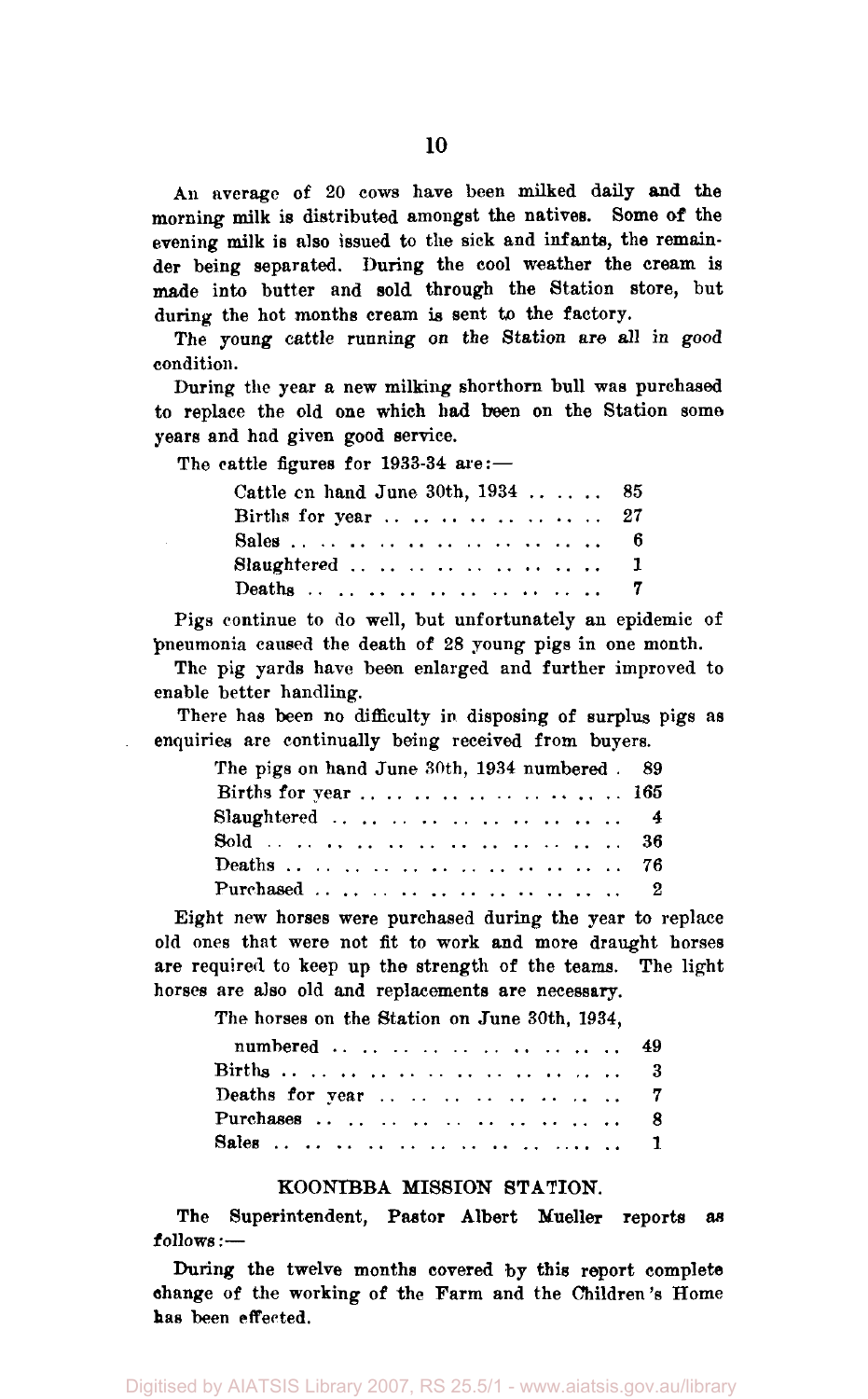In February we disposed of the horses and the plant by public auction and the whole of the farming operations were taken over by two sharefarmers.

Contrary to incorrect reports, this change has made practically no difference to Koonibba as a "home" for all West Coast natives.

We have all along been able to employ all those who came here and for whom we could not find employment elsewhere.

The sharefarmers have put about 1,850 acres under crop. Though rain is badly needed, all but about 300 acres of wheat is looking very well.

The Mission retained all the sheep and cattle. We shore over 1,100 sheep, the clip amounting to 24 bales.

Fortunately we have a good supply of feed and enough water for an ordinary summer.

Since last March the staff of the Children's Home consists of a married couple and their daughter, instead of three ladies as heretofore. The husband also does the general work about the Station.

The inmates of the Home now number 51, being chiefly orphans.

In the native school there are 74 on the roll, about half of whom live in the cottages.

In general, the health of the adults and children has been very good throughout the year.

The result of the religious work is quite satisfactory and during the twelve months 24 children and adults were baptised.

The expenditure and receipts of the Department for the year are as follows:—

### EXPENDITURE AND RECEIPTS, ABORIGINALS DE-PARTMENT, YEAR ENDED JUNE 30TH, 1934.

#### EXPENDITURE.

|                                  | £       |          | 8. d. £ 8. d. |    |
|----------------------------------|---------|----------|---------------|----|
| Head Office-                     |         |          |               |    |
| Salaries                         | 86500   |          |               |    |
| Provisions - Blankets, clothing, |         |          |               |    |
| medical and dental expenses,     |         |          |               |    |
| transport, &c5,381 17 9          |         |          |               |    |
| Boarding Home for Aboriginal     |         |          |               |    |
|                                  | 180 6 9 |          |               |    |
| Advisory Council of Aborigines   | 0150    |          |               |    |
| Superannuation Fund Pensions     |         | 279 16 0 |               |    |
|                                  |         | _______  | 6.707         | -6 |

Digitised by AIATSIS Library 2007, RS 25.5/1 - www.aiatsis.gov.au/library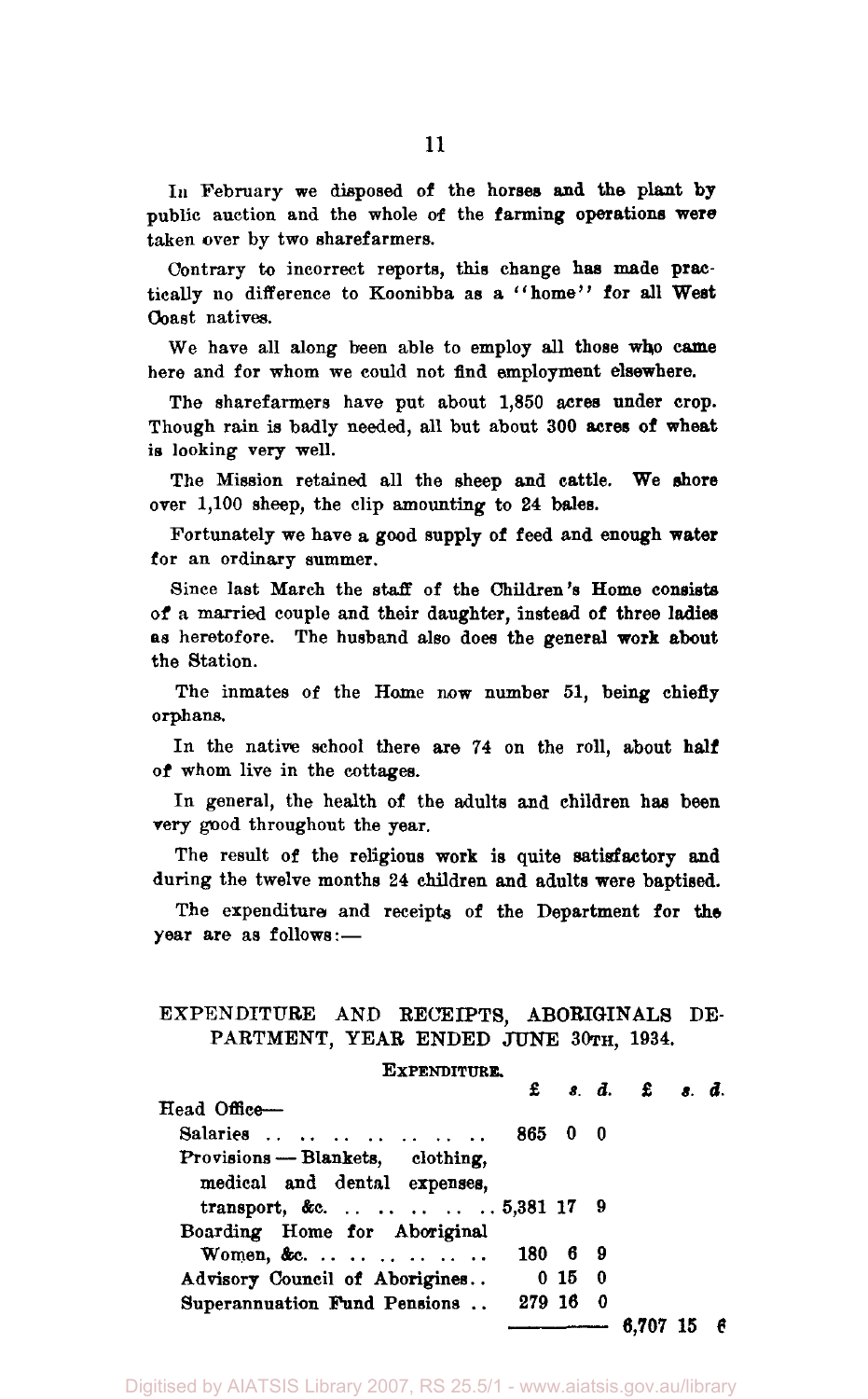EXPENDITURE, *&c.*—*continued.* 

| Point Pearce Station-                                                                                                                                                                                                                                   | £          | s.    | $\overline{d}$ . | £            | 8.             | d.  |
|---------------------------------------------------------------------------------------------------------------------------------------------------------------------------------------------------------------------------------------------------------|------------|-------|------------------|--------------|----------------|-----|
| Salaries and Wages<br>$\mathbf{r}$ . The set of the set of the set of the set of the set of the set of the set of the set of the set of the set of the set of the set of the set of the set of the set of the set of the set of the set of the set of t | 6,630 10   |       | 1                |              |                |     |
| Implements, Stock, Fertilisers, &c.                                                                                                                                                                                                                     | 4,225 3    |       | 7                |              |                |     |
| New Cottages $\dots \dots \dots \dots$                                                                                                                                                                                                                  | 379 18     |       | 1                |              |                |     |
| Interest on Loan for purchase of                                                                                                                                                                                                                        |            |       |                  |              |                |     |
| Plant                                                                                                                                                                                                                                                   | 94         | 4 1 1 |                  |              |                |     |
| Special Medical Inspection                                                                                                                                                                                                                              |            | 85 19 | 7                |              |                |     |
| Additions to School Building and                                                                                                                                                                                                                        |            |       |                  |              |                |     |
| Shelter Shed                                                                                                                                                                                                                                            | 22         | 911   |                  |              |                |     |
| Purchases for Store                                                                                                                                                                                                                                     | 3,009 11   |       | 7                |              |                |     |
|                                                                                                                                                                                                                                                         |            |       |                  | $-14,447$ 17 |                | -9  |
| Point McLeay Station-                                                                                                                                                                                                                                   |            |       |                  |              |                |     |
| Salaries and Wages                                                                                                                                                                                                                                      | 3,441 17   |       | 2                |              |                |     |
| Implements, Stock, Fertilisers, &c.                                                                                                                                                                                                                     | 3,799 9    |       | 7                |              |                |     |
| Rent of Section, Hundred of Baker                                                                                                                                                                                                                       | 41 15      |       | 9                |              |                |     |
| New Cottages                                                                                                                                                                                                                                            | $197 - 3$  |       | 1                |              |                |     |
| Purchase of Land                                                                                                                                                                                                                                        | 1,506 15   |       | 0                |              |                |     |
| Purchases for Store                                                                                                                                                                                                                                     | 3,368 0 11 |       |                  |              |                |     |
|                                                                                                                                                                                                                                                         |            |       |                  | $-12,355$    | 1              | 6   |
|                                                                                                                                                                                                                                                         |            |       |                  |              |                |     |
|                                                                                                                                                                                                                                                         |            |       |                  | £33,510 14   |                | 9   |
|                                                                                                                                                                                                                                                         |            |       |                  |              |                |     |
| RECEIPTS.                                                                                                                                                                                                                                               |            |       |                  | £            | 8.             | d.  |
|                                                                                                                                                                                                                                                         |            |       |                  |              |                |     |
| From Sales of Produce, &c., Point Pearce Station<br>From Interest on Aboriginals Depreciation In-                                                                                                                                                       |            |       |                  | 3.686 16 3   |                |     |
| vestment Account (Public Debt Commission)                                                                                                                                                                                                               |            |       |                  |              |                |     |
| Point Pearce Station                                                                                                                                                                                                                                    |            |       |                  |              | 17 17 6        |     |
| From Store Sales-Point Pearce Station                                                                                                                                                                                                                   |            |       |                  | 3,143 16 11  |                |     |
| From Sales of Produce, &c.-Point McLeay                                                                                                                                                                                                                 |            |       |                  |              |                |     |
|                                                                                                                                                                                                                                                         |            |       |                  | 1,396 19 11  |                |     |
| From Store Sales-Point McLeay Station                                                                                                                                                                                                                   |            |       |                  | 3,092        | 8              | 0   |
| From Refund of Advances for Fares, &c                                                                                                                                                                                                                   |            |       |                  | 303          | $\overline{4}$ | - 3 |
|                                                                                                                                                                                                                                                         |            |       |                  |              |                |     |
|                                                                                                                                                                                                                                                         |            |       |                  |              |                |     |
|                                                                                                                                                                                                                                                         |            |       |                  |              |                |     |
| Cost<br>of Aboriginals to the South Australian                                                                                                                                                                                                          |            |       |                  |              |                |     |
| Government for the 12 months ended June 30th,                                                                                                                                                                                                           |            |       |                  |              |                |     |
|                                                                                                                                                                                                                                                         |            |       |                  |              |                |     |
|                                                                                                                                                                                                                                                         |            |       |                  |              |                |     |
| I have the honour to be,                                                                                                                                                                                                                                |            |       |                  |              |                |     |
|                                                                                                                                                                                                                                                         |            |       |                  |              |                |     |

## Sir,

Your obedient servant,

## M. T. MCLEAN, Chief Protector of Aboriginals.

The Hon. Commissioner of Public Works, Adelaide.

Digitised by AIATSIS Library 2007, RS 25.5/1 - www.aiatsis.gov.au/library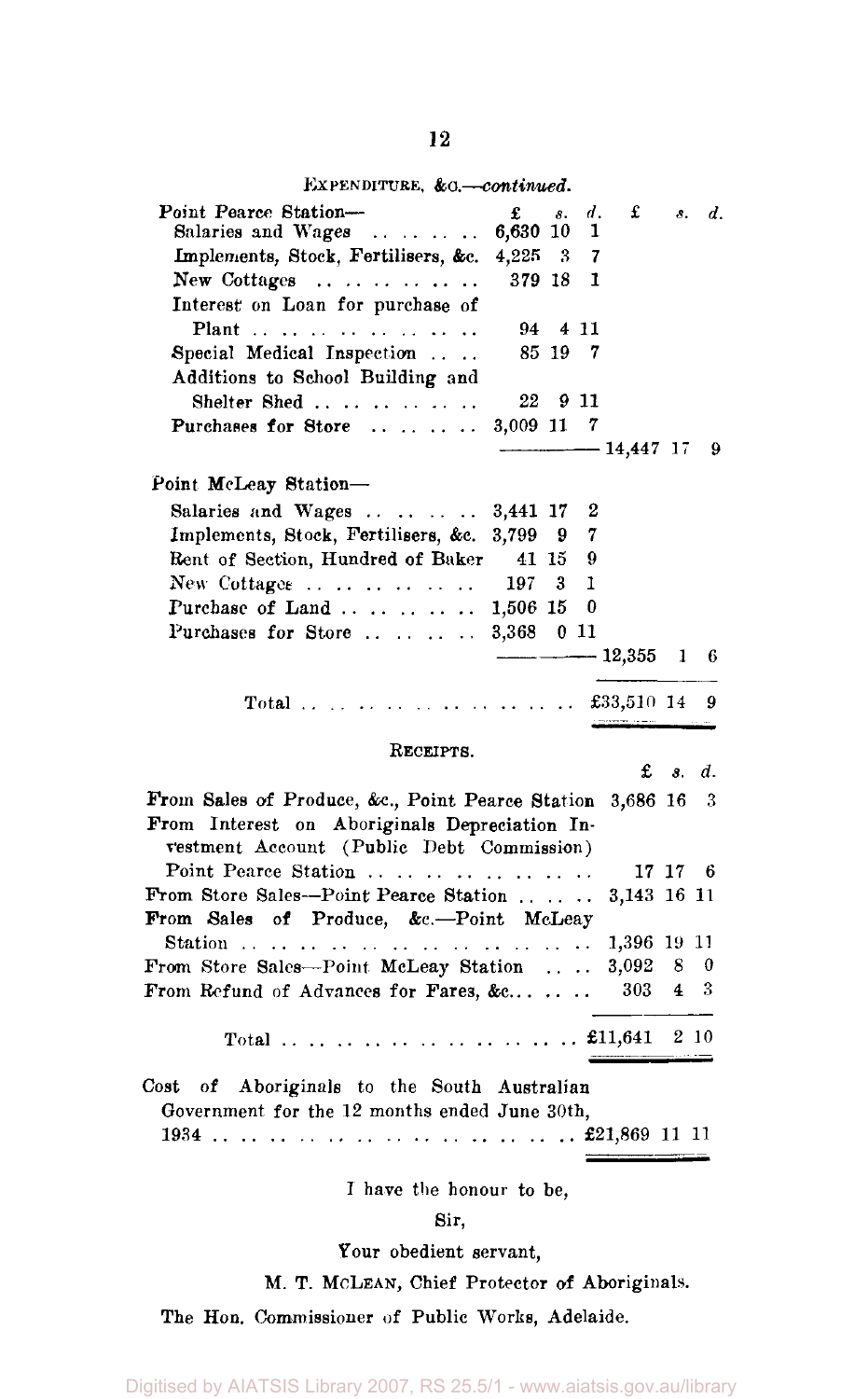# *Balance sheet of the Point McLcay Station as at June* 30th, 1934.

#### LIABILITIES.

|                                                                                               |                                    |          |                      | £              | 8. | đ.     |
|-----------------------------------------------------------------------------------------------|------------------------------------|----------|----------------------|----------------|----|--------|
| H.M. Government Account                                                                       |                                    |          | $\ddot{\phantom{0}}$ | 82,172         | 2  | 2      |
| H.M. Government Deposit Account                                                               |                                    |          |                      | 390 -          | 5  | 6      |
| Capital Account                                                                               | $\sim$ $\sim$ $\sim$ $\sim$ $\sim$ | $\cdots$ |                      | 5,612          | 8  | 5      |
| Sundry Creditors                                                                              |                                    |          | $\ddot{\phantom{0}}$ | 884 14         |    | 3      |
|                                                                                               |                                    |          |                      | £89,059 10     |    | 4      |
| ASSETS.                                                                                       |                                    |          |                      |                |    |        |
|                                                                                               | £                                  | 8.       | d.                   | £              |    | s. d.  |
| Station Buildings                                                                             | 7,514 13                           |          | 9                    |                |    |        |
| Cottages and Hospital transferred                                                             |                                    |          |                      |                |    |        |
| from Pompoota                                                                                 | 2,080 10<br>214                    |          | 7                    |                |    |        |
| New Cottages                                                                                  |                                    | 0        | 5                    |                |    |        |
| Land purchased $\ldots$                                                                       |                                    |          |                      | 9,809<br>3,630 | 4  | 9<br>0 |
| Improvements                                                                                  |                                    |          |                      | 3,526 15       | 0  | 9      |
| $\ddot{\phantom{a}}$<br>Implements, Vehicles, &c.<br>$\ddotsc$                                | 498 3                              |          | 4                    |                |    |        |
| Harness $\ldots$ $\ldots$ $\ldots$ $\ldots$                                                   | 36                                 | 9        | 0                    |                |    |        |
| Furniture $\ldots$ $\ldots$ $\ldots$ $\ldots$<br>$\ddot{\phantom{a}}$<br>$\ddot{\phantom{a}}$ | 78 15                              |          | 5                    |                |    |        |
| Hospital Furniture<br>$\ddot{\phantom{a}}$                                                    | 52                                 | 8        | 7                    |                |    |        |
| Hospital Equipment                                                                            | 59 13                              |          | 3                    |                |    |        |
|                                                                                               |                                    |          |                      | 725            | 9  | 7      |
| Cash on hand                                                                                  |                                    |          |                      | 168            | 3  | 9      |
| Sundry Debtors                                                                                |                                    |          |                      | 186 10 11      |    |        |
| Stock on hand-                                                                                |                                    |          |                      |                |    |        |
| Store                                                                                         | 625 14                             |          | 8                    |                |    |        |
|                                                                                               | 367 19                             |          | 0                    |                |    |        |
| Cattle                                                                                        | 503 4                              |          | 0                    |                |    |        |
|                                                                                               | 90 10                              |          | 0                    |                |    |        |
| Institution stores, &c.<br>$\ddot{\phantom{0}}$                                               |                                    | 5 14 10  |                      |                |    |        |
| Horses                                                                                        | 358 10                             |          | 0                    |                |    |        |
| Firewood                                                                                      |                                    | 85 10    | 0                    |                |    |        |
| Fencing tools, fodder, building                                                               |                                    |          |                      |                |    |        |
| and fencing materials                                                                         | 421                                | 5        | 7                    |                |    |        |
|                                                                                               |                                    |          |                      | 2,458          | 8  | 1      |
| Excess of expenditure over income for                                                         |                                    |          |                      |                |    |        |
| the year  5,823 10                                                                            |                                    |          | 4                    |                |    |        |
| Excess of expenditure over income                                                             |                                    |          |                      |                |    |        |
| brought forward, 1915-33  62,731                                                              |                                    | 7        | 2                    |                |    | 6      |
|                                                                                               |                                    |          |                      | - 68,554 17    |    |        |
|                                                                                               |                                    |          |                      | £89,059 10     |    | 4      |
|                                                                                               |                                    |          |                      |                |    |        |

M. T. MCLEAN, Chief Protector of Aboriginals. August 22nd, 1934.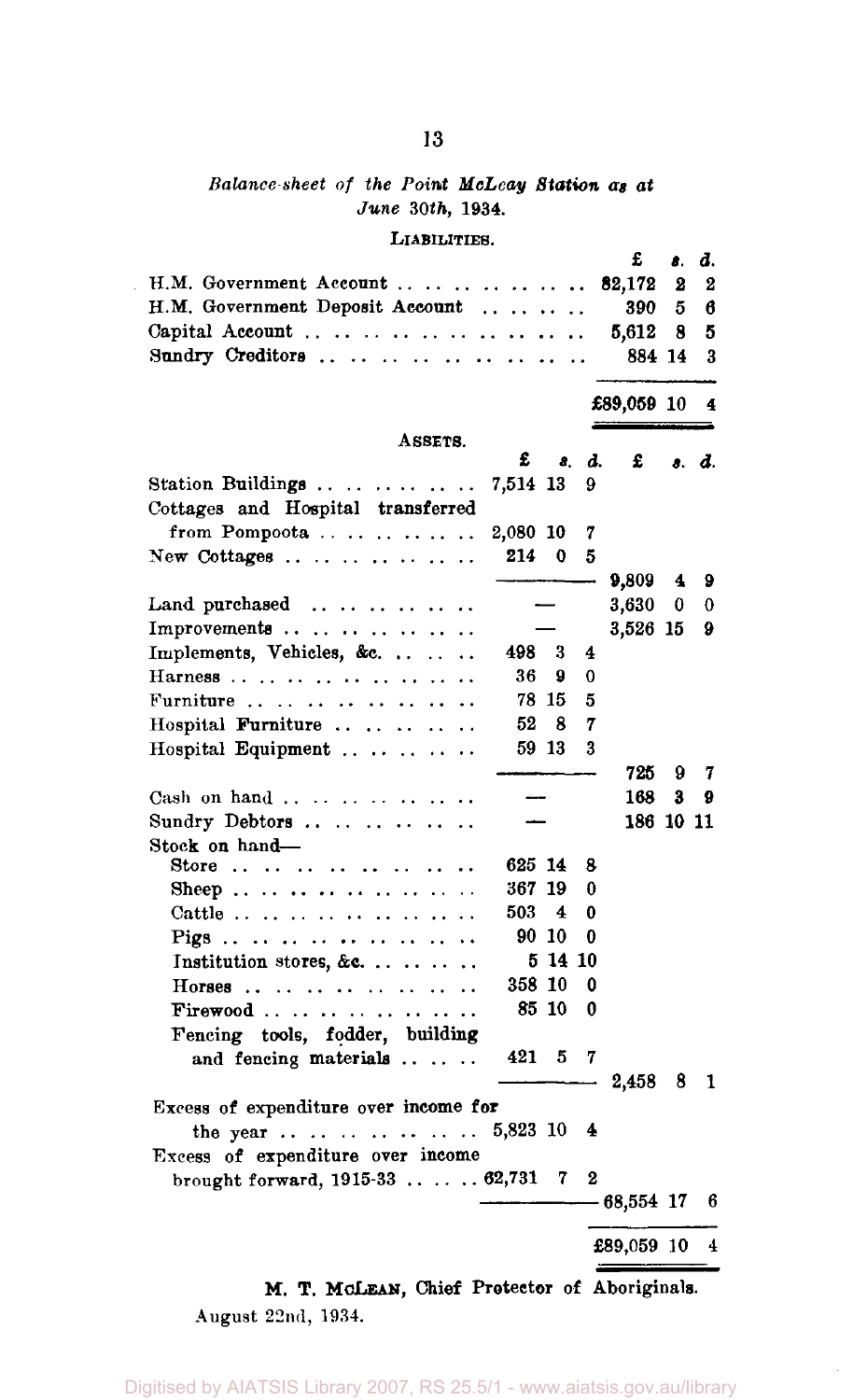# *Balance-sheet of the Point Pearce Station, as at June 30th,* 1934.

LIABILITIES.

|                                                       | £         | 8.          | đ. | £            |    | s. d. |
|-------------------------------------------------------|-----------|-------------|----|--------------|----|-------|
| H.M. Government Account  67,731                       |           | 0           | 1  |              |    |       |
| H.M. Government Deposit Account                       | 40        | 5           | 9  |              |    |       |
| H.M. Government Loan Account                          | 2,094     | 7           | 4  |              |    |       |
|                                                       |           |             |    | $-69,865$ 13 |    | 2     |
| Capital Account                                       |           |             |    | 11,374       | 9  | 5     |
| Sundry Creditors                                      |           |             |    | 656 13       |    | 2     |
|                                                       |           |             |    |              |    |       |
|                                                       |           |             |    | £81,896 15   |    | 9     |
| ASSETS.                                               |           |             |    |              |    |       |
|                                                       | £         | 8.          | d. | £            |    | s. d. |
| Station Buildings 11,307 14                           |           |             | 7  |              |    |       |
| New Cottages                                          | 3,645     | 6           | 4  |              |    |       |
|                                                       |           |             |    | - 14.953     |    | 0 11  |
| Improvements $\ldots$ $\ldots$ $\ldots$ $\ldots$      | 7.734     | 5           | 2  |              |    |       |
| Implements, Vehicles, &c.                             | 2,022     | 0           | 5  |              |    |       |
| Harness<br>$\ddot{\phantom{a}}$                       | 118 18 10 |             |    |              |    |       |
| Furniture                                             | 130 13    |             | 2  |              |    |       |
| Hospital Furniture                                    | 38        | 1           | 8  |              |    |       |
| Hospital Equipment                                    |           | 20 17       | 4  |              |    |       |
|                                                       |           |             |    | $-10,064$ 16 |    | 7     |
| Cash on hand $\ldots$ $\ldots$ $\ldots$               |           |             |    | 23           | 11 | 3     |
| Sundry Debtors                                        |           |             |    | 261 17       |    | 1     |
| Aboriginals Depreciation Invest-                      |           |             |    |              |    |       |
| ment Account (Public Debt Com-                        |           |             |    |              |    |       |
| $mission)$                                            |           |             |    | 464 14       |    | 9     |
| Stock on hand-                                        |           |             |    |              |    |       |
| Horses $\dots$ $\dots$ $\dots$<br>$\ddotsc$<br>$\sim$ | 637       | $\mathbf 0$ | 0  |              |    |       |
|                                                       | 410       | 1           | 0  |              |    |       |
|                                                       | 3,917     | 4           | 4  |              |    |       |
| Pigs                                                  | 176       | 1           | 6  |              |    |       |
| Farm stores, seed, super, fencing                     |           |             |    |              |    |       |
| materials, &c                                         | 2,524 19  |             | 7  |              |    |       |
| Institution stores, &c.                               |           | 23 19 10    |    |              |    |       |
| Store                                                 | 489 15    |             | 2  |              |    |       |
|                                                       |           |             | —  | 8,179        | 1  | 5     |
| Excess of expenditure over income                     |           |             |    |              |    |       |
| for the year $\ldots$ $\ldots$ $\ldots$<br>$\ddotsc$  | 5,283 4   |             | 9  |              |    |       |
| Excess of expenditure over income                     |           |             |    |              |    |       |
| brought forward, $1915-33$ $42,666$                   |           | 9           | 0  |              |    |       |
|                                                       |           |             |    | $-47,949$ 13 |    | 9     |
|                                                       |           |             |    |              |    |       |
|                                                       |           |             |    | £81,896 15   |    | 9     |

M. T. MCLEAN, Chief Protector of Aboriginals. August 22nd, 1934.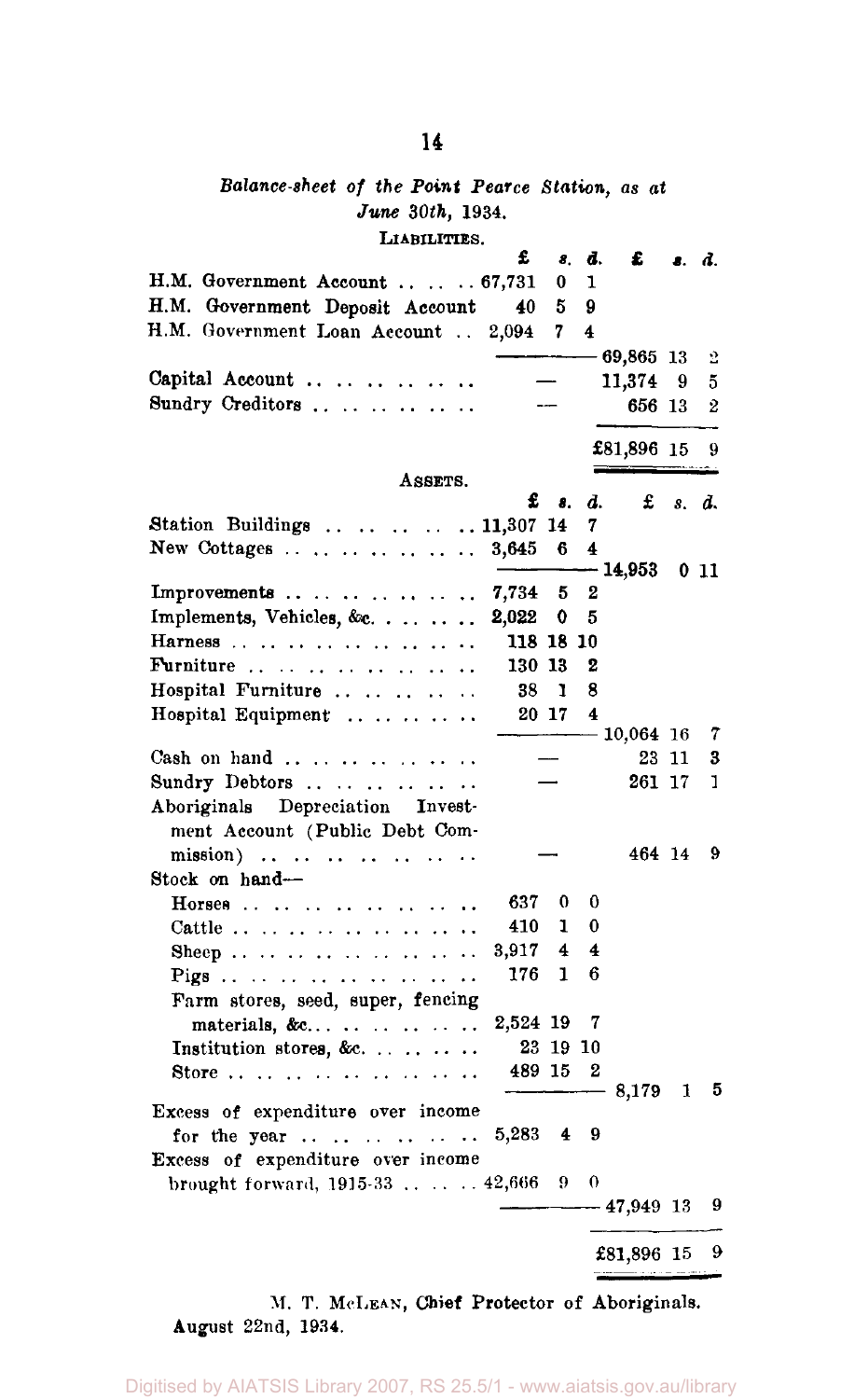#### *Income and Expenditure Accounts of the Point McLeay Station for the Tear ended June 30th,* 1934.

STATION ACCOUNTS. £ *s. d.* £ *s. d.*  To Horses 20 10 0 Farm expenses  $\ldots$   $\ldots$   $\ldots$ 128 18 10 Salaries 332 11 0 Wages ................ 1,865 3 10 Head Office, salaries and expenses - 49 10 2<br>Rent-Hundred of Baker .... - 41 15 9 Rent—Hundred of Baker .... - 41 15 9<br>Accident insurance ....... - 13 14 6 Accident insurance .... Depreciation— Harness ............... 4 1 0<br>Implements ........... 51 8 1 Implements ......... 55 9 1 INSTITUTION ACCOUNTS. To Salaries 209 19 11  $Wages$  ..., ..., ..., .... — 1,541 3 3 Head Office, salaries and expenses – 49 10 1 School books and materials for Aboriginal Children .. .. .. - 11 15 10<br>
externt Insurance .. .. .. .. - 11 18 5 Accident Insurance ...... To Depreciation— Furniture .......... 1 18 7<br>Hospital Furniture ..... 1 11 9 Hospital Furniture .. .. .. 1 11 9<br>Hospital Equipment .. .. .. 8 13 3 Hospital Equipment . . . . . . 12 3 7 Medical, Dental and Optical expenses  $\ldots$   $\ldots$   $\ldots$   $\ldots$   $\ldots$   $\ldots$   $\ldots$  351 2 3 Rations — 2,060 14 5 Firewood  $\ldots$   $\ldots$   $\ldots$   $\ldots$   $\ldots$   $\ldots$   $\ldots$   $\ldots$   $\ldots$   $\ldots$   $\ldots$   $\ldots$   $\ldots$   $\ldots$   $\ldots$   $\ldots$   $\ldots$   $\ldots$   $\ldots$   $\ldots$   $\ldots$   $\ldots$   $\ldots$   $\ldots$   $\ldots$   $\ldots$   $\ldots$   $\ldots$   $\ldots$   $\ldots$   $\ldots$   $\ldots$   $\ldots$   $\ldots$   $\ldots$   $\$ Institution expenses . . . . . . . £7,014 11 10 £ *s. d.* £ *s. d.*  By Cattle 248 19 0 Sheep 559 18 6 Pigs ................. 149 5 1<br>Store .................. 232 18 11 Store .. .. .. .. .. .. .. .. .. 1,191 1 6 Balance—-Excess of expenditure oyer income, Station Accounts 963 10 8 Balance—Excess of expenditure over income, Institution Accounts  $\ldots$   $\ldots$   $\ldots$   $\ldots$   $\ldots$   $\ldots$  4,859 19 8 £7,014 11 10

M. T. MCLEAN, Chief Protector of Aboriginals. August 22nd, 1934.